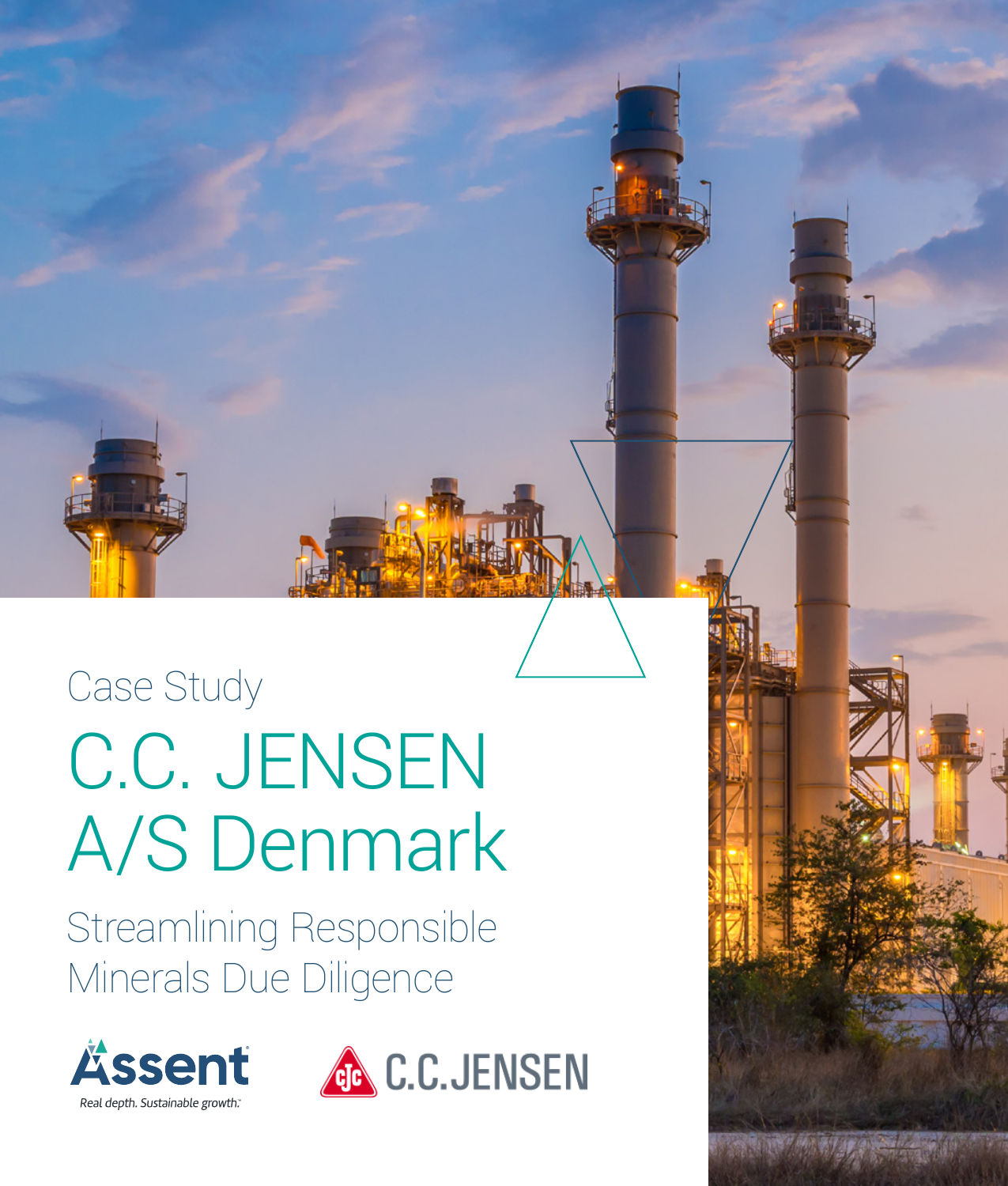

## About C.C. JENSEN Denmark

Founded in 1953 by marine engineer Carl Christian Jensen, C.C. JENSEN A/S in Denmark has its roots in innovation. Their main business area is oil filtration solutions with associated sensor technology. C.C. JENSEN also has a casting department that manufactures (or casts) large ship propeller hubs, and a department that manufactures fire-rated ship windows.

As the regulatory landscape changed and the importance of sustainability-grounded corporate social responsibility (CSR) programs grew, C.C. JENSEN Denmark found their customers were beginning to demand CSR data they simply did not have. They needed a better solution that could help them meet rising sustainability demands, and quickly.

#### The Sustainability Landscape

- $\blacktriangleright$  Subsidiaries in 16 Countries
- $\blacktriangleright$  700 Suppliers
- $\blacktriangleright$  Responsible Minerals

#### C.C. JENSEN by the Numbers

**320** Employees

**\$61 Million USD**  Revenue in 2019

**250+ Hours** Spent on Reporting

**One** Quality, Health, Safety & Environment Manager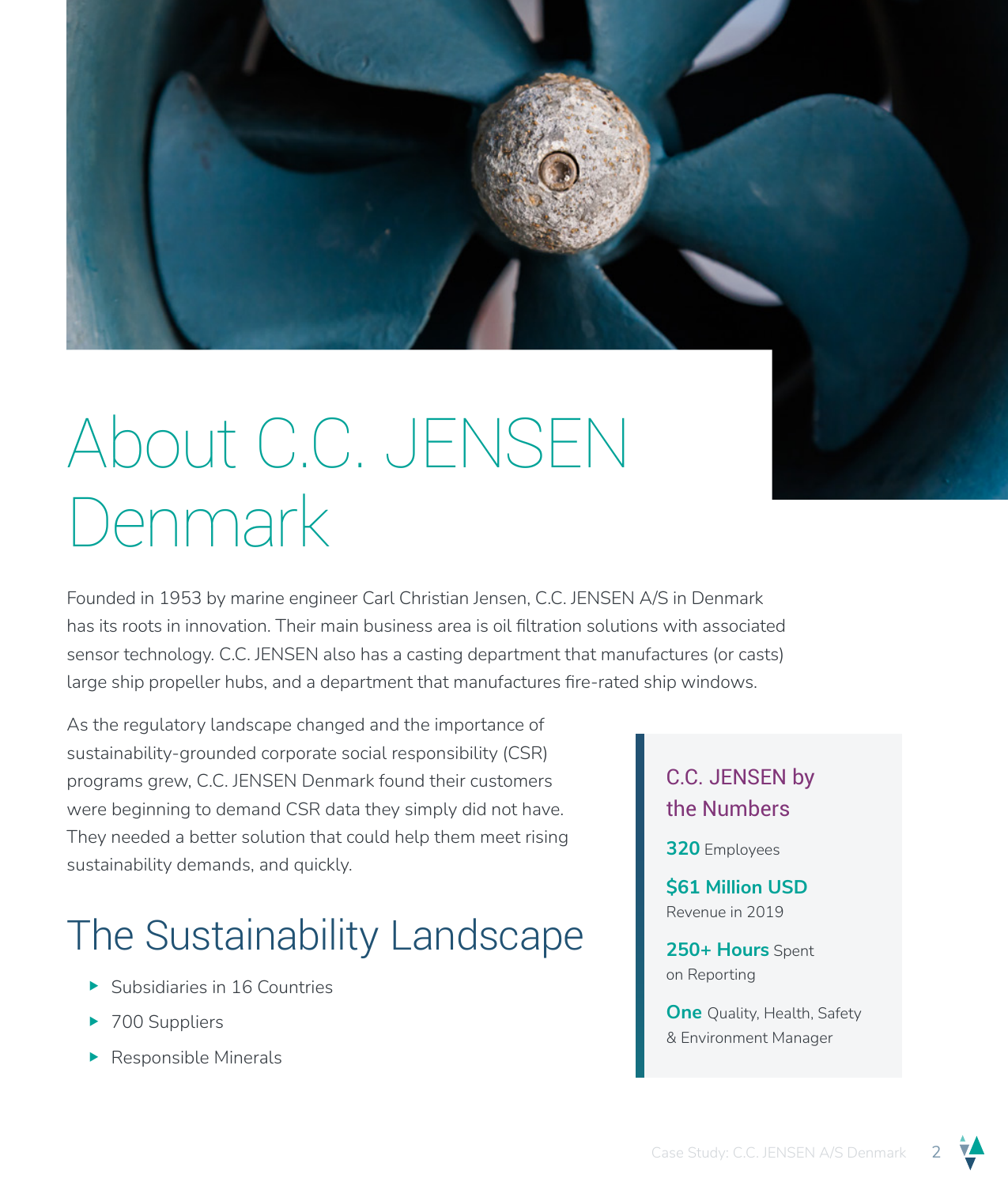# Introduction

When Lars Qvistgaard first began working as part of C.C. JENSEN's compliance program, the process involved regular meetings with the company's CEO, where Lars reported on their compliance with customer requirements. As a company, C.C. JENSEN is not in scope of the Dodd-Frank Wall Street Reform and Consumer Protection Act or responsible minerals legislation, but their customers are, and over the years, as the compliance landscape evolved, the demand for information on responsible minerals sourcing has grown.

Although Lars tried to handle demands for responsible sourcing data on his own, he knew he could not meet the timelines set by their customers alone. That is when he started the search that would ultimately lead him to partnering with Assent.



*When I started, I saw a lot of quality talk from our customers; nowadays they're not talking quality anymore. It's more things like conflict minerals, environmental impact, and safety.*

**— Lars Qvistgaard, QHSE Manager, C.C. JENSEN A/S**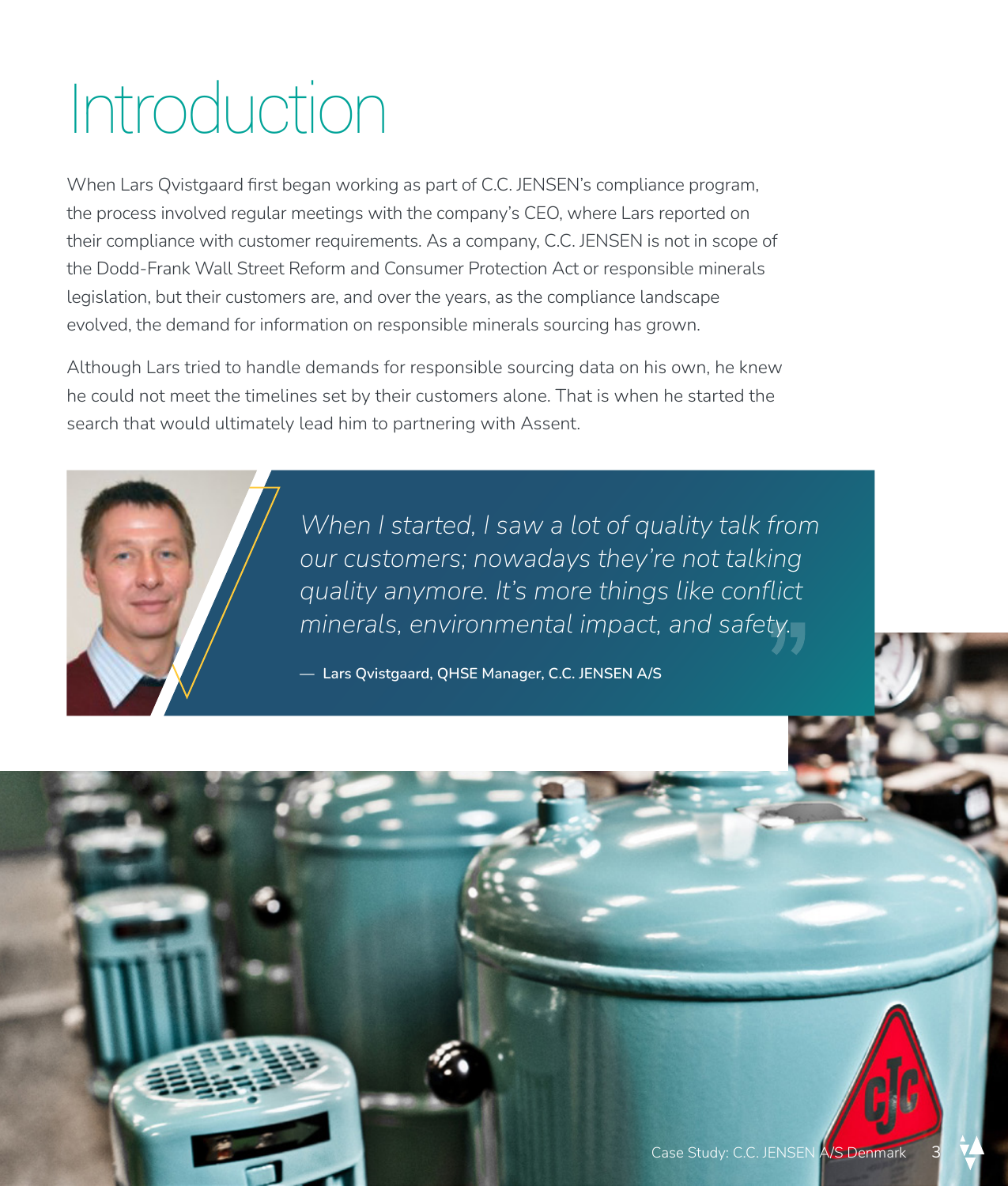# Selecting a Supply Chain Sustainability Solution Provider

To meet their clients' deadlines, Lars was looking for a solution that could provide rapid reporting for client requests. After speaking to a number of consultants and getting nowhere, Lars discovered Assent through one of C.C. JENSEN's clients. He discovered Assent could help him:

- $\triangleright$  See deeper into the supply chain with automated data collection and validation
- $\triangleright$  Be smarter with data analytics and reports
- $\blacktriangleright$  Manage supplier outreach and track engagement
- $\triangleright$  Deliver consistency and detail in C.C. JENSEN's reports to clients

#### Why C.C. JENSEN Chose Assent

When Lars saw Assent's depth of expertise in responsible minerals regulations, he knew it was the solution he needed. Although responsible minerals were not heavily regulated in Europe, their clients worldwide original equipment manufacturers (OEMs) — were beginning to put pressure on the company, and Assent's subject matter expertise would be invaluable in meeting their requirements.

"I used to have morning meetings with the CEO where we would discuss what was going on. We've tried for several years to do a little bit ourselves to say we don't have conflict minerals, but it wasn't enough," Lars said. "With the questions coming from our clients, we saw we had to do something quickly, and we needed someone who was more professional than we were."

#### *Assent was our best choice. Assent could deliver.*

**— Lars Qvistgaard, QHSE Manager, C.C. JENSEN A/S**